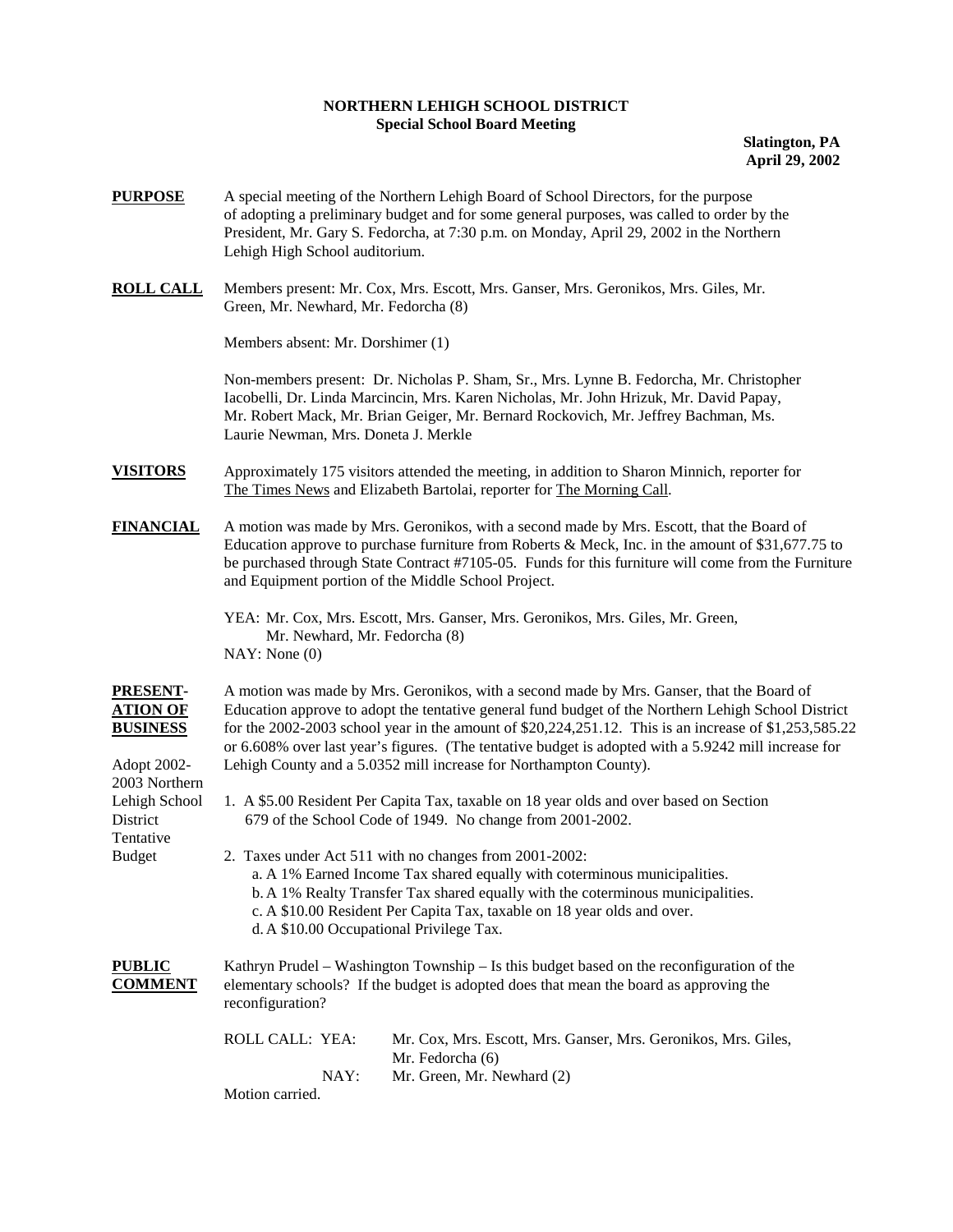| Early Retire-<br>ment Incentive<br>Plan                |                                                                                                                                                                                                                                                                                                                                                                                                                                                                                                                                                                                                                                                   | A motion was made by Mrs. Geronikos, with a second made by Mrs. Ganser, that the Board of<br>Education approve to adopt a Northern Lehigh School District Early Retirement Incentive<br>Plan for the 2001-2002 school year as presented. |                                                                                                                                                                                                                                                                                                                                                                                                                                                                                                                                                                           |  |
|--------------------------------------------------------|---------------------------------------------------------------------------------------------------------------------------------------------------------------------------------------------------------------------------------------------------------------------------------------------------------------------------------------------------------------------------------------------------------------------------------------------------------------------------------------------------------------------------------------------------------------------------------------------------------------------------------------------------|------------------------------------------------------------------------------------------------------------------------------------------------------------------------------------------------------------------------------------------|---------------------------------------------------------------------------------------------------------------------------------------------------------------------------------------------------------------------------------------------------------------------------------------------------------------------------------------------------------------------------------------------------------------------------------------------------------------------------------------------------------------------------------------------------------------------------|--|
|                                                        | ROLL CALL:                                                                                                                                                                                                                                                                                                                                                                                                                                                                                                                                                                                                                                        | YEA:<br>NAY:                                                                                                                                                                                                                             | (0)<br>Mr. Cox, Mrs. Escott, Mrs. Ganser, Mrs. Geronikos, Mrs. Giles,<br>Mr. Green, Mr. Newhard, Mr. Fedorcha, (8)                                                                                                                                                                                                                                                                                                                                                                                                                                                        |  |
|                                                        | Motion defeated.                                                                                                                                                                                                                                                                                                                                                                                                                                                                                                                                                                                                                                  |                                                                                                                                                                                                                                          |                                                                                                                                                                                                                                                                                                                                                                                                                                                                                                                                                                           |  |
| Early Retire-<br>ment Incentive<br>Plan Policy<br>#449 | A motion was made by Mr. Newhard, with a second made by Mr. Green, that the Board of Education<br>approve revisions to school board policy #449 – Early Retirement Incentive Plan, as presented<br>after first reading.                                                                                                                                                                                                                                                                                                                                                                                                                           |                                                                                                                                                                                                                                          |                                                                                                                                                                                                                                                                                                                                                                                                                                                                                                                                                                           |  |
| Table<br>Previous<br>Motion                            | A motion was made by Mrs. Escott, with a second made by Mrs. Geronikos, that the Board of<br>Education table approving the revisions to school board policy #449 – Early Retirement Incentive<br>Plan and refer the policy back to the Policy/Education Committee for review.                                                                                                                                                                                                                                                                                                                                                                     |                                                                                                                                                                                                                                          |                                                                                                                                                                                                                                                                                                                                                                                                                                                                                                                                                                           |  |
|                                                        | YEA:<br>NAY:<br>None $(0)$                                                                                                                                                                                                                                                                                                                                                                                                                                                                                                                                                                                                                        |                                                                                                                                                                                                                                          | Mr. Cox, Mrs. Escott, Mrs. Ganser, Mrs. Geronikos, Mrs. Giles,<br>Mr. Green, Mr. Newhard, Mr. Fedorcha, (8)                                                                                                                                                                                                                                                                                                                                                                                                                                                               |  |
| <b>RECOGNIT-</b><br><b>ION OF</b><br><b>GUESTS</b>     |                                                                                                                                                                                                                                                                                                                                                                                                                                                                                                                                                                                                                                                   |                                                                                                                                                                                                                                          | Patricia Nonnemaker – Wasington Township – She had some questions with regard to the previous<br>business manager and the equalization error that caused the district some problems. Who is responsible<br>for replacing this money and is it part of the reason for the reconfiguration of the elementary schools.<br>Why do the schools have to be divided into different grades? Asked the board to remember that<br>they are representing the members of the community when they make their decision with regard to<br>the reconfiguration of the elementary schools. |  |
|                                                        | Lynn Sechler – Washington Township -- Referred to her notes from the last Strategic Plan and she<br>noted along with the reconfiguration of the elementary schools, the following issues were studied<br>for more than a year at that time: the possibility of yearlong schooling and lengthening the school<br>year was discussed, the committee looked at intensive scheduling, and also the middle school<br>model. She shared some of the advantages and disadvantages of the issues that were researched at<br>that time. The board has an obligation and the perfect opportunity to correct the situation with<br>regard to Title I funding |                                                                                                                                                                                                                                          |                                                                                                                                                                                                                                                                                                                                                                                                                                                                                                                                                                           |  |
|                                                        |                                                                                                                                                                                                                                                                                                                                                                                                                                                                                                                                                                                                                                                   |                                                                                                                                                                                                                                          | Dawn Mulcany – Walnutport – Asked the board to please vote no to reconfiguring the elementary<br>schools. Take your time, look it over, and bring it up again.                                                                                                                                                                                                                                                                                                                                                                                                            |  |
|                                                        | does not agree with.                                                                                                                                                                                                                                                                                                                                                                                                                                                                                                                                                                                                                              |                                                                                                                                                                                                                                          | Terry Hildebrand – Slatington – Who is in charge of the renovations to the senior high school and<br>the junior high school and when will the renovations end. His paycheck is not getting any bigger<br>and his taxes are getting higher each year. He does not want to pay higher taxes for something he                                                                                                                                                                                                                                                                |  |
|                                                        |                                                                                                                                                                                                                                                                                                                                                                                                                                                                                                                                                                                                                                                   |                                                                                                                                                                                                                                          | Elizabeth Buresh – Washington Township – As a member of the Strategic Plan Committee she<br>addressed some issues that were discussed at a recent Organizational Structure/Facilities Action<br>Planning Team committee meeting. She also asked what is the current bus contract with Laidlaw<br>and how will this change or increase next year? Is it a flat rate, mileage, time, etc. She surveyed<br>the bus drivers and shared this survey with the board and administration.                                                                                         |  |
|                                                        |                                                                                                                                                                                                                                                                                                                                                                                                                                                                                                                                                                                                                                                   |                                                                                                                                                                                                                                          | Linda Deurer – Washington Township – Thanked the board for their time and the work that they<br>do for our schools. She feels that the reconfiguration should happen and that it is educationally                                                                                                                                                                                                                                                                                                                                                                         |  |

sound for our children.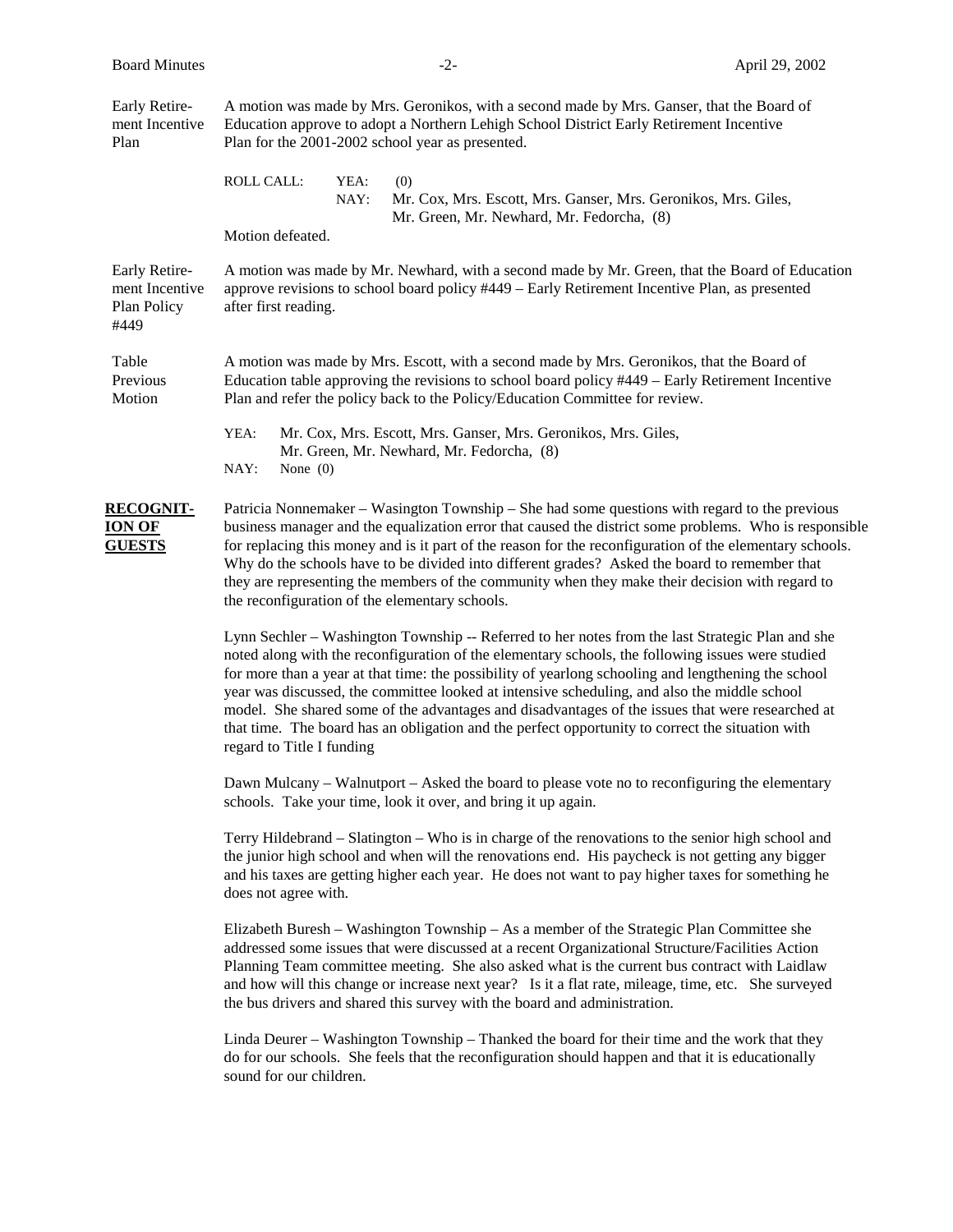Valerie Barber – Washington Township – Presented the board with a petition with 350 names representing residents of Slatington and Washington Township opposing the reconfiguration of the elementary schools.

Two Elementary Students addressed the board with their concerns about the reconfiguration.

Patrice Arnold – Washington Township – Teaches in a K-2 elementary school that is looking to reconfigure to a K-5 structure. Asked the board to please take their time and not risk their credibility with this issue. The community is passionately opposed to the reconfiguration.

Rodney Lobach – Slatington – Attended both elementary schools. He also rode the bus to school. He stated that parents should take responsibility for their children at home. The board members are his voted officials and he respects whatever decision they make.

Kathryn Purdell – Washington Township – If the decision to reconfigure is made, will that decision be final tonight?

Dan Evans – Walnutport – This decision will impact his children in the future. He is neither for nor against the reconfiguration, but feels there is a lack of research presented and it seems as though it is more financially motivated instead of educationally motivated. He would like to see documentation before the board moves forward. He asked the board to take their time, understand the situation fully, and then make a good decision.

Diane Seremula – Washington Township – She is concerned that the board is moving too quickly. Asked them to think about it and take their time. The idea may be good, or it may not. She has a problem with YCare since she will have two children at different YCare centers.

Christine Schwarz – Walnutport – She has a son in special education at Peters Elementary and she is concerned with his alternate regular education program.

LeAnne Krause – Washington Township – If the reconfiguration goes through, and after the first year the administration finds it is not working, what plans do board members have to correct the situation. Will taxes be raised again? She hopes that board members will vote the way they feel and not be influenced by other board members' ideas when voting.

Robin Schmall – Slatington – Lived in Parkland School District when she was a child and they did a reconfiguration and it didn't cause any problems.

Paula Seiler – Washington Township – A parent of two children who would be split if the reconfiguration goes through. She is also a NLSD Slatington Elementary School staff member. The hostile attitude brought about by this reconfiguration is alarming. We all have children who need to go to school and will be going to this district. If the reconfiguration goes through and this attitude remains our students will be petrified to go to each one of these schools. Parents need to be supportive of their children. One school is not better than the other. They need to send their children off with a good attitude next year if the reconfiguration goes through.

Steve Owens – Walnutport – He is a graduate of Slatington High School and he is still living in the school district. He is hoping that the board will begin looking at long range plans to save money for the district. He feels that the reconfiguration is financially driven. It may be good, or it may be bad, but he would like more information to make that decision. On behalf of the community he asks that the board not make hasty decisions about their children.

Dave Mulchany – Walnutport – If reconfiguration is voted down, are there other alternatives for Title I funding. Asked the board to think this through and make sure this reconfiguration is going to save the district money both now and in the future.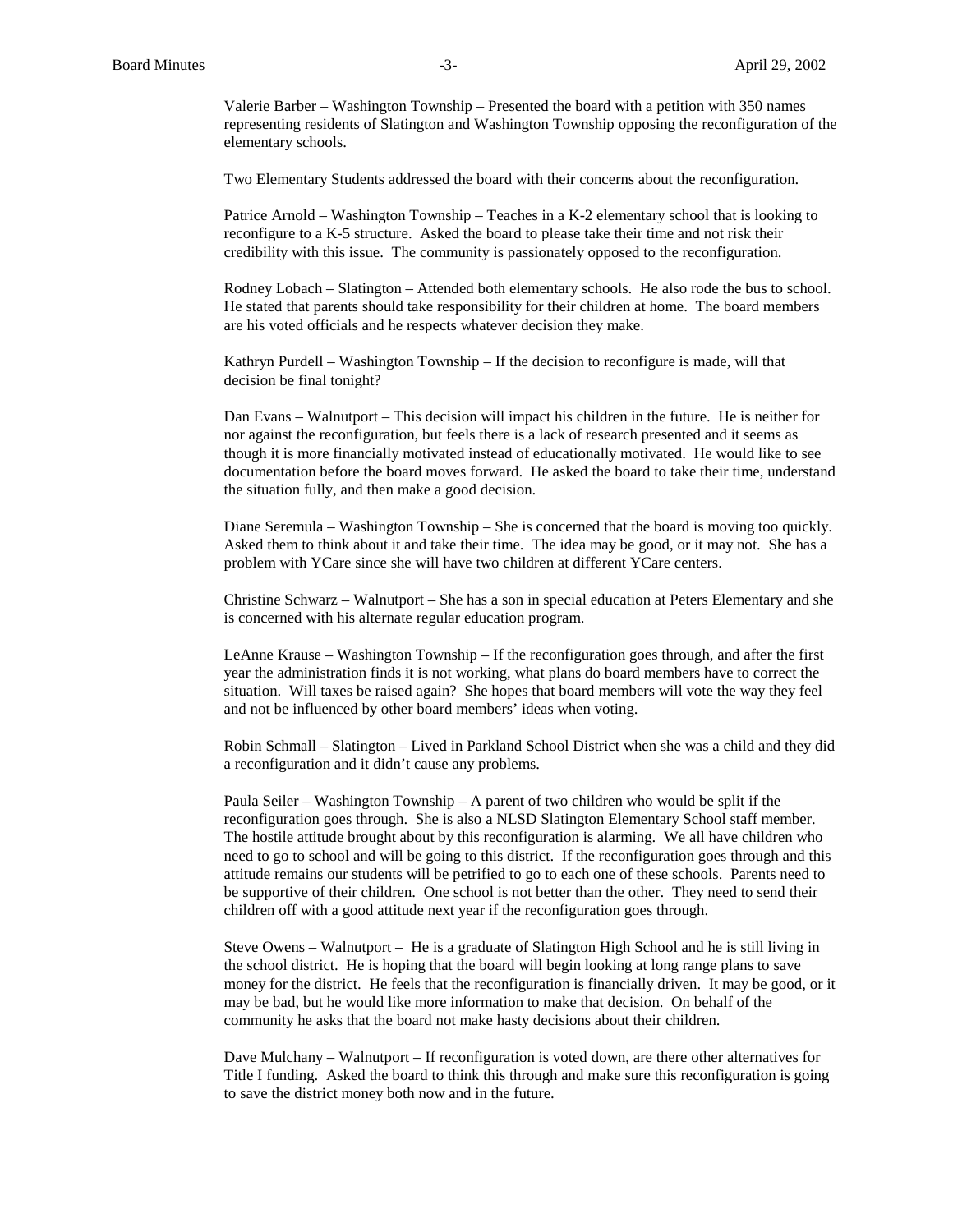Brandi Owens – Peters Elementary Fourth Grade Student – Shared her thoughts and feelings on the reconfiguration.

|                                                                      | Marc Grammes – Washington Township – Feels that this move is not a good thing to do because<br>there is too much confusion. We need to take more time and get more input and digest what is<br>happening. He would like to see information with regard to what the teachers think about the<br>reconfiguration. Asked that the board think this through and not make a rash decision.                                                                                                                                                                                                                                                                                       |
|----------------------------------------------------------------------|-----------------------------------------------------------------------------------------------------------------------------------------------------------------------------------------------------------------------------------------------------------------------------------------------------------------------------------------------------------------------------------------------------------------------------------------------------------------------------------------------------------------------------------------------------------------------------------------------------------------------------------------------------------------------------|
|                                                                      | Denise Hoffman - Washington Township - Concerned with bullying that will take place on the<br>busses. If children ride 45 minutes to school, how will that save the district money?                                                                                                                                                                                                                                                                                                                                                                                                                                                                                         |
|                                                                      | Donna Lutz - Washington Township - Concerned with the safety of the bus for her children. How<br>will the district deal with transporting students living on a hazardous route?                                                                                                                                                                                                                                                                                                                                                                                                                                                                                             |
|                                                                      | Terry Bowman – Washington Township – Why is the curriculum between Peters and Slatington<br>Elementary Schools different? Why are the assemblies offered at both elementary schools<br>different? What is the major downfall if the reconfiguration is not approved?                                                                                                                                                                                                                                                                                                                                                                                                        |
|                                                                      | Bill Satow – Washington Township – Will the district still pick up at daycare centers? Will the district<br>send a bus to Park View Daycare? If not for Title I funding, would the district still be doing this?                                                                                                                                                                                                                                                                                                                                                                                                                                                            |
|                                                                      | Kelly Kromer – Walnutport – She is an educator and a parent in the Northern Lehigh School<br>District who taught at Peters and is currently teaching in the Slatington Elementary School. She<br>assured everyone that both schools have an excellent team of teachers dedicated to providing the<br>best education for the children of our district.                                                                                                                                                                                                                                                                                                                       |
| Recess                                                               | President Fedorcha called for a short recess at 9:05 p.m. The board reconvened at 9:20 p.m.                                                                                                                                                                                                                                                                                                                                                                                                                                                                                                                                                                                 |
|                                                                      | Dr. Sham presented the educational side of the reconfiguration plan. He called on Mrs. Nicholas,<br>Principal at Peters Elementary School and Mr. Iacobelli, Principal at Slatington Elementary to<br>share their thoughts on the reconfiguration of their schools.                                                                                                                                                                                                                                                                                                                                                                                                         |
| Reconfigure<br>Elementary<br>Schools For<br>2002-2003<br>School Year | A motion was made by Mrs. Escott, with a second made by Mr. Cox, that the Board of<br>Education approve to authorize the administration to reconfigure the elementary schools<br>beginning with the 2002-2003 school year. The configuration of the Peters Elementary School<br>will be K-3 and the configuration of the Slatington Elementary School will be 4-6.                                                                                                                                                                                                                                                                                                          |
|                                                                      | Before the final vote on the reconfiguration of the elementary schools some comments/questions<br>were addressed by board members as follows:                                                                                                                                                                                                                                                                                                                                                                                                                                                                                                                               |
|                                                                      | Mrs. Geronikos – She wants to make the right choice. Can we back this financially next year?<br>Next year if class sizes swell, will the board give the administration the teachers they need? If we<br>need books and curriculum will the board support the administration next year?                                                                                                                                                                                                                                                                                                                                                                                      |
|                                                                      | Mrs. Escott – This is a very difficult decision to make because of our financial situation. This idea<br>was put on the back burner in the past. Initially it was a financial issue, but as the board worked<br>through the plan she saw that it was educationally sound as well. This decision was not done in<br>haste, it was painstakingly talked through. She urged those in attendance to attend meetings<br>regularly throughout the year as the board makes decisions. If the reconfiguration issue is adopted<br>tonight, please support your children and support the board and know that they are not jumping to<br>conclusions and making uninformed decisions. |
|                                                                      | Mrs. Ganser – She stated that she is very new to the board and she sees what it takes to run a<br>school district. She is very conservative thinker but stated that we are pretty much in a                                                                                                                                                                                                                                                                                                                                                                                                                                                                                 |